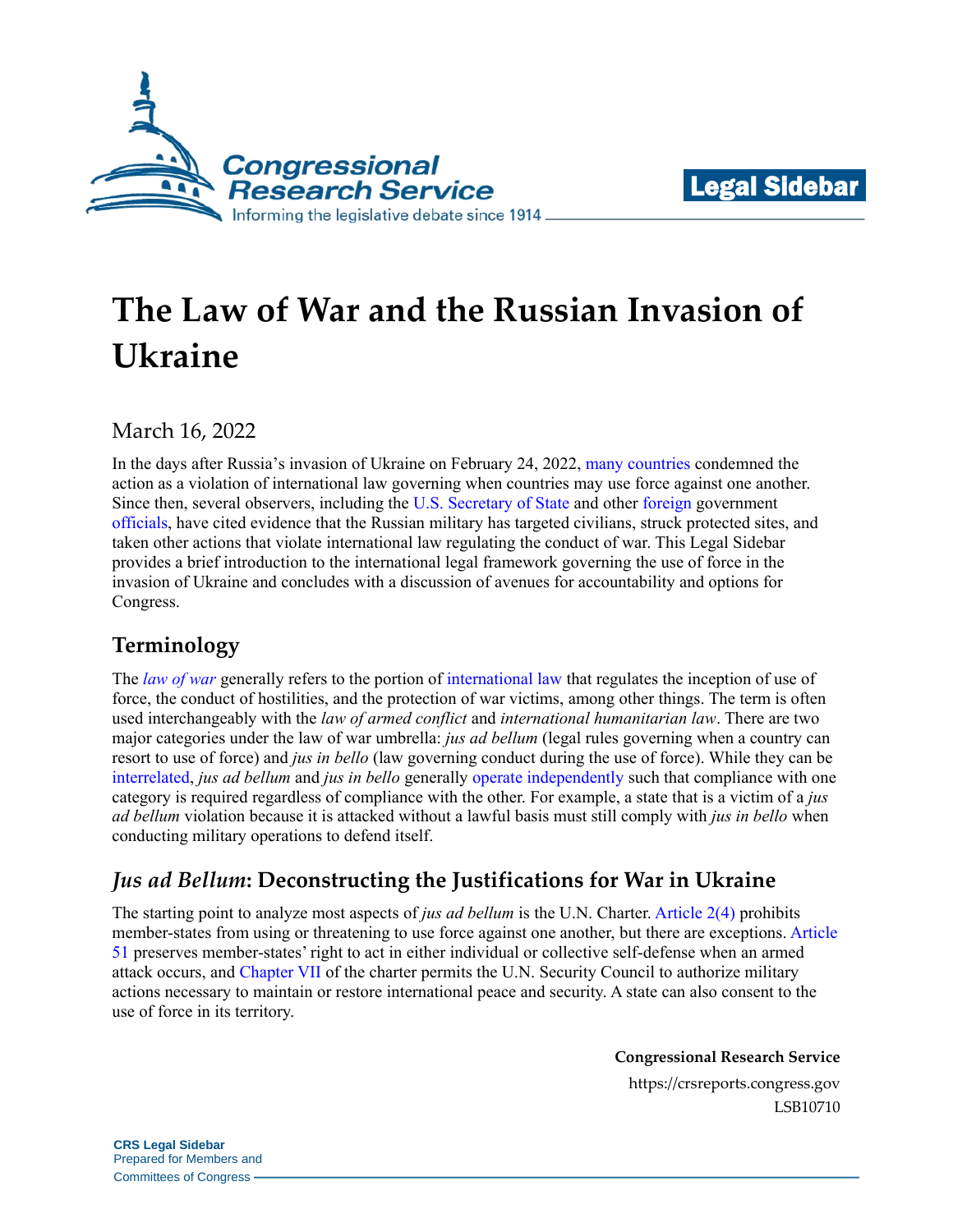Customary international law (described in this [CRS Report\)](https://crsreports.congress.gov/product/pdf/RL/RL32528#_Toc46922720) also [informs](https://www.icj-cij.org/public/files/case-related/70/070-19860627-JUD-01-00-EN.pdf#page=86) *jus ad bellum*. Customary international law requires that the use of force be *[proportionate](https://dod.defense.gov/Portals/1/Documents/pubs/DoD%20Law%20of%20War%20Manual%20-%20June%202015%20Updated%20Dec%202016.pdf?ver=2016-12-13-172036-190#page=83)* to the justification for military action and *[necessary](https://avalon.law.yale.edu/19th_century/br-1842d.asp#web1)* because no other reasonable means of redress are available.

#### **Russia's** *Jus ad Bellum* **Claims**

The morning of the invasion in Ukraine, Russia's permanent representative to the United Nations [notified](https://digitallibrary.un.org/record/3959647/files/S_2022_154-EN.pdf) the U.N. Secretary-General of its military action. Appended to the notice was a [speech](https://www.spectator.co.uk/article/full-text-putin-s-declaration-of-war-on-ukraine) by Russian President Vladimir Putin describing a host of grievances and justifications for the invasion. While it is [not](https://www.ejiltalk.org/recognition/)  [clear](https://www.ejiltalk.org/recognition/) that international law has had any influence on President Putin's decisionmaking, he nevertheless couched several justifications using international law and the U.N. Charter's terminology. Russia's legal theories centered on three arguments.

First, Russia claimed to be defending itself from a generalized threat posed predominantly by the United States and other NATO members but emanating from Ukraine. [Article 51](https://legal.un.org/repertory/art51.shtml) of the U.N. Charter preserves states' "inherent right" of self-defense when an "armed attack occurs," but it does not define the right's exact contours. While there are a [range](https://lieber.westpoint.edu/russia-special-military-operation-claimed-right-self-defense/) of views on how imminent the attack must be before use of force in self-defense is allowed, [observers](https://www.ejiltalk.org/what-is-russias-legal-justification-for-using-force-against-ukraine/) have generally [concluded](https://www.chathamhouse.org/2022/02/ukraine-debunking-russias-legal-justifications) that the absence of military action in Ukraine threatening the Russian state means Russia's self-defense argument is [not viable](https://www.lawfareblog.com/international-law-and-russian-invasion-ukraine) under any standard.

Second, Russia claimed to be acting in collective self-defense of separatist areas in Ukraine's [Luhansk](https://crsreports.congress.gov/product/pdf/IN/IN11872)  [and Donetsk regions,](https://crsreports.congress.gov/product/pdf/IN/IN11872) which the Russian government [recognized](https://www.google.com/url?sa=t&rct=j&q=&esrc=s&source=web&cd=&cad=rja&uact=8&ved=2ahUKEwj27Ifsx7n2AhX6pXIEHfLUDBEQFnoECDoQAQ&url=https%3A%2F%2Fwww.nytimes.com%2F2022%2F02%2F21%2Fworld%2Feurope%2Fdonetsk-luhansk-donbas-ukraine.html&usg=AOvVaw0VkUMEB1FXR7nWmeIZ07Ew) as independent states three days before its invasion. However, the two areas do not appear to [satisfy](https://www.justsecurity.org/80454/statement-by-members-of-the-international-law-association-committee-on-the-use-of-force/) international law's traditional [criteria](https://www.jus.uio.no/english/services/library/treaties/01/1-02/rights-duties-states.xml) for statehood. In particular, [legal analysts](https://www.ejiltalk.org/russias-recognition-of-the-separatist-republics-in-ukraine-was-manifestly-unlawful/) assert that the areas [cannot be considered states](https://voelkerrechtsblog.org/de/russias-recognition-of-the-dpr-and-lpr-as-illegal-acts-under-international-law/) because their purported independence was established through the use of force; they do not exercise control over the whole of their claimed territory; and they depend upon Russia for economic, financial, political, and military support. Even if the regions could be considered states, observers [note](https://www.ejiltalk.org/what-is-russias-legal-justification-for-using-force-against-ukraine/) that *jus ad bellum*  principles of necessity and proportionality would require Russia to limit its military intervention to actions that protect only these breakaway regions—not a full-scale invasion aimed at the ["demilitarization"](https://www.spectator.co.uk/article/full-text-putin-s-declaration-of-war-on-ukraine) of all of Ukraine.

Third, Russia argued that its invasion is designed to prevent "genocide perpetrated by the Kiev regime" against Russians and Russian-speakers in Ukraine. As discussed in this [Legal Sidebar,](https://crsreports.congress.gov/product/pdf/LSB/LSB10704) Ukraine ["emphatically denies"](https://www.icj-cij.org/public/files/case-related/182/182-20220227-APP-01-00-EN.pdf#page=2) the genocide allegation and has challenged Russia's assertion before the International Court of Justice. Neither the [United States](https://www.state.gov/reports/2020-country-reports-on-human-rights-practices/ukraine/) nor international [human](https://www.ohchr.org/EN/Countries/ENACARegion/Pages/UN-Human-Rights-in-Ukraine.aspx) rights [monitors](https://www.osce.org/ukraine-smm/reports) have reported evidence of such genocide in their assessments, and most observers view the claim as an entirely fabricated [pretext](https://crsreports.congress.gov/product/pdf/IN/IN11872) for overthrowing Ukraine's government.

#### *Jus in Bello***: What Rules Apply During the Conflict?**

As the war in Ukraine proceeds beyond the initial invasion to sustained armed conflict, *jus in bello*  principles become more prominent. *Jus in bello* is derived from a [collection](https://ihl-databases.icrc.org/ihl) of treaties and [customary](https://www.icrc.org/en/doc/assets/files/other/icrc_002_0860.pdf)  [international law.](https://www.icrc.org/en/doc/assets/files/other/icrc_002_0860.pdf) Two sets of international agreements, the [Hague Conventions of 1899 and 1907](https://casebook.icrc.org/glossary/hague-conventions) and the four [Geneva Conventions of 1949,](https://www.google.com/url?sa=t&rct=j&q=&esrc=s&source=web&cd=&cad=rja&uact=8&ved=2ahUKEwi29t-_4rv2AhWbq3IEHTAGAfMQFnoECCMQAQ&url=https%3A%2F%2Fwww.justice.gov%2Fsites%2Fdefault%2Ffiles%2Fjmd%2Flegacy%2F2014%2F03%2F15%2Fsenateexecrept-9-1955.pdf&usg=AOvVaw1l57LRF-3Xk-WzwbnXig-R) form the foundation of the treaty-based portions of *jus ad bellum*, although other [treaties](https://www.opcw.org/sites/default/files/documents/CWC/CWC_en.pdf) are also [relevant.](https://front.un-arm.org/wp-content/uploads/2020/12/BWC-text-English-1.pdf) The Hague Conventions chiefly focus on regulating the means and methods of warfare, and the Geneva Conventions primarily provide protections for those who do not take part in the hostilities or can no longer fight. [Ukraine](https://ihl-databases.icrc.org/applic/ihl/ihl.nsf/vwTreatiesByCountrySelected.xsp?xp_countrySelected=UA) and [Russia](https://ihl-databases.icrc.org/applic/ihl/ihl.nsf/vwTreatiesByCountrySelected.xsp?xp_countrySelected=RU&nv=4) are parties to both core sets of treaties but [not to all](https://www.reuters.com/article/us-russia-warcrimes-convention/russias-putin-revokes-geneva-convention-protocol-on-war-crimes-victims-idUSKBN1WW2IN) of their related protocols. ["Grave breaches"](https://www.icrc.org/en/doc/resources/documents/faq/5zmgf9.htm) of the Geneva Conventions and other serious violations of *jus in bello* can constitute [war crimes—](https://ihl-databases.icrc.org/applic/ihl/ihl.nsf/Article.xsp?action=openDocument&documentId=E4C44E2F1347B99D412566900046EACB)an issue explored in this [CRS Sidebar.](https://crsreports.congress.gov/product/pdf/LSB/LSB10709)

Key *jus in bello* principles include the following: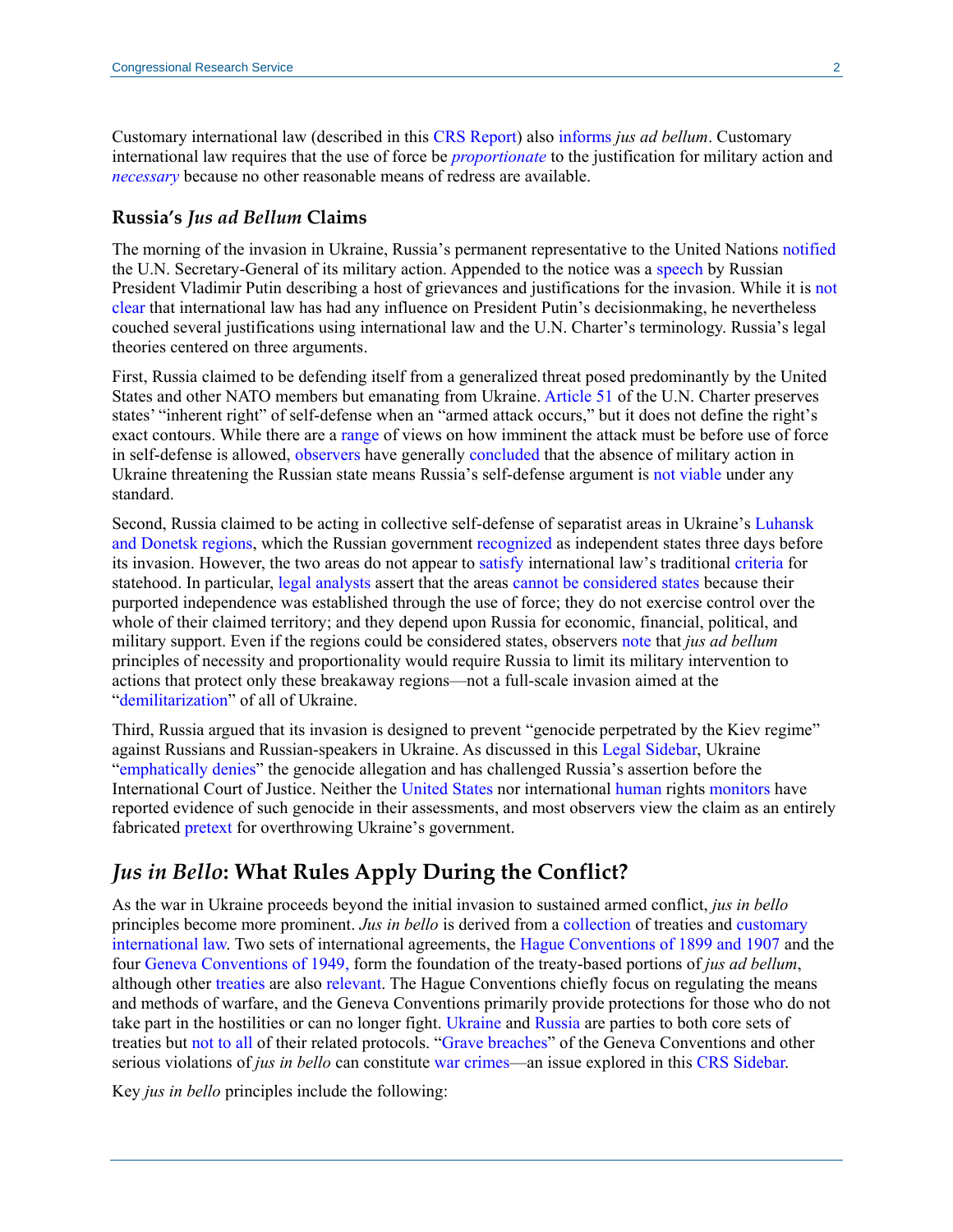- *Military necessity*: States engaged in armed conflict may take measures necessary to accomplish legitimate military objectives, provided international law does not otherwise prohibit those measures.
- *Humanity*: Military measures cannot inflict suffering, injury, or destruction that is not necessary to accomplish a legitimate military objective.
- *Proportionality*: Parties to a conflict must refrain from attacks expected to cause incidental harm to civilians or damage to civilian property that is excessive in relation to the concrete and direct military advantage to be gained. Parties must take all feasible precautions to avoid or reduce incidental civilian harm.
- *Distinction*: Parties to a conflict must distinguish between civilians and combatants and between protected and unprotected objects. Parties cannot direct attacks at civilians or protected objects.

In addition to these general principles, *jus in bello* provides special protection to certain groups, such as [civilians,](https://www.google.com/url?sa=t&rct=j&q=&esrc=s&source=web&cd=&ved=2ahUKEwixhOeSlLz2AhWqT98KHVsdA54QFnoECAYQAQ&url=https%3A%2F%2Fwww.un.org%2Fen%2Fgenocideprevention%2Fdocuments%2Fatrocity-crimes%2FDoc.33_GC-IV-EN.pdf&usg=AOvVaw1inV-CGU9ExFOyNuIJzAoc) [children,](https://ihl-databases.icrc.org/applic/ihl/ihl.nsf/Article.xsp?action=openDocument&documentId=EF34C9694E5DC085C12563CD0051BB98) certain [medical and religious personnel,](https://ihl-databases.icrc.org/applic/ihl/ihl.nsf/Article.xsp?action=openDocument&documentId=3899D23F1524B275C12563CD0051A09E) and voluntary aid [workers.](https://ihl-databases.icrc.org/applic/ihl/ihl.nsf/Article.xsp?action=openDocument&documentId=04669510B73567EAC12563CD0051A0BC) It also protects groups that no longer take part in hostilities, such as the [wounded, sick,](https://ihl-databases.icrc.org/applic/ihl/ihl.nsf/Article.xsp?action=openDocument&documentId=CE8A59A191689791C12563CD00519F73) or [shipwrecked](https://ihl-databases.icrc.org/applic/ihl/ihl.nsf/Article.xsp?action=openDocument&documentId=A30C39F7F85D71CDC12563CD0051A5CF) or [prisoners](https://ihl-databases.icrc.org/applic/ihl/ihl.nsf/Article.xsp?action=openDocument&documentId=24B808D9F30473BEC12563CD0051AB63) of war. [Common Article 3](https://sgp.fas.org/othergov/dod/geneva070606.pdf#page=2) of the four Geneva Conventions adds a ["minimum yardstick"](https://www.icj-cij.org/public/files/case-related/70/070-19860627-JUD-01-00-EN.pdf#page=104) of safeguards for those who do not otherwise have protected status. It prohibits, among other things, torture; cruel treatment; biological experiments; rape; sexual assault; hostage-taking; and murder, mutilation, or maiming of those not taking part in hostilities. Certain properties also receive special protection, including historic monuments; [hospitals;](https://ihl-databases.icrc.org/customary-ihl/eng/docindex/v1_rul_rule35) buildings [dedicated](https://ihl-databases.icrc.org/applic/ihl/ihl.nsf/Article.xsp?action=openDocument&documentId=3C43C56CFC87D4E3C12563CD005167AA) to religion, art, science, or charitable purposes; and places where the sick and wounded are collected, provided they are not being used for military purposes.

*Jus in bello* limits the weapons states can use during armed conflict. It prohibits two general categories of weapons—those that by nature [cause superfluous injury](https://ihl-databases.icrc.org/applic/ihl/ihl.nsf/Article.xsp?action=openDocument&documentId=14BF8E8D6537838EC12563CD00515E22) or are [inherently indiscriminate—](https://dod.defense.gov/Portals/1/Documents/pubs/DoD%20Law%20of%20War%20Manual%20-%20June%202015%20Updated%20Dec%202016.pdf?ver=2016-12-13-172036-190#page=406)and certain specific weapons, such as [poisonous](https://ihl-databases.icrc.org/applic/ihl/ihl.nsf/Article.xsp?action=openDocument&documentId=61CDD9E446504870C12563CD00516768) weapons [and](file://///crs.lib.loc.gov/CRSHOME$/ALD/SMULLIGAN/Ukraine%20Invasion%20Sidebar/mutilation%20of%20maiming%20of%20persons%20not%20taking%20part%20in%20hostilities;) gases, [chemical weapons,](https://www.opcw.org/chemical-weapons-convention/articles/article-i) and [biological weapons.](https://front.un-arm.org/wp-content/uploads/2020/12/BWC-text-English-1.pdf) *Jus in bello* also regulates the conduct and methods of warfare by prohibiting [pillaging,](https://ihl-databases.icrc.org/applic/ihl/ihl.nsf/Article.xsp?action=openDocument&documentId=2A8258E5996A9220C12563CD005167BC) limiting [destruction](https://ihl-databases.icrc.org/applic/ihl/ihl.nsf/Article.xsp?action=openDocument&documentId=F8D322BF3C0216B2C12563CD0051C654)  [and seizure](https://ihl-databases.icrc.org/applic/ihl/ihl.nsf/Article.xsp?action=openDocument&documentId=F8D322BF3C0216B2C12563CD0051C654) of non-military property, requiring [free passage](https://ihl-databases.icrc.org/applic/ihl/ihl.nsf/Article.xsp?action=openDocument&documentId=4FBC9DEAB064E2B7C12563CD0051BB76) of some humanitarian relief, and [regulating](https://ihl-databases.icrc.org/applic/ihl/ihl.nsf/Article.xsp?action=openDocument&documentId=61CDD9E446504870C12563CD00516768) the white flag of surrender, among other things.

#### *Jus in Bello* **in Ukraine**

[U.S.](https://usun.usmission.gov/ambassador-linda-thomas-greenfields-interview-with-james-menendez-of-bbc-newshour/) and [foreign](https://www.bbc.com/news/world-europe-60719152) government officials and [observers](https://www.hrw.org/europe/central-asia/ukraine) have [asserted](https://www.icrc.org/en/document/ukraine-amid-mounting-human-cost-parties-must-uphold-international-humanitarian-law-0) that some of Russia's alleged actions, including the following, could constitute violations of the law of war:

- Use of ballistic missiles and other explosive weapons in an [indiscriminate manner](https://www.amnesty.org/en/latest/news/2022/02/russian-military-commits-indiscriminate-attacks-during-the-invasion-of-ukraine/) in densely populated areas;
- Airstrikes that [damaged](https://www.loc.gov/item/global-legal-monitor/2022-03-13/international-criminal-court-chief-prosecutor-to-open-investigation-into-possible-war-crimes-in-ukraine/) a Holocaust memorial;
- [Artillery,](https://www.bbc.com/news/world-europe-60585603) airstrikes, and other [attacks](https://www.wsj.com/articles/russia-ramps-up-attacks-after-deadly-hit-on-maternity-hospital-11646907696) on civilians;
- Targeting and [seizing](https://crsreports.congress.gov/product/pdf/IN/IN11883) nuclear power plants;
- [Airstrikes](https://www.wsj.com/articles/russia-presses-offensive-as-ukrainians-try-to-evacuate-11646819525?mod=article_inline) and other attacks on hospitals;
- [Attacking](https://www.bbc.co.uk/news/live/world-europe-60635927) and [mining](https://www.bbc.com/news/live/world-europe-60635927?ns_mchannel=social&ns_source=twitter&ns_campaign=bbc_live&ns_linkname=6225c463980bea49f4b7b73c%26Evacuation%20route%20out%20of%20Mariupol%20was%20mined%2C%20Red%20Cross%20says%262022-03-07T08%3A47%3A05%2B00%3A00&ns_fee=0&pinned_post_locator=urn:asset:db771701-6dc4-4ec6-80c5-bf4be97ab054&pinned_post_asset_id=6225c463980bea49f4b7b73c&pinned_post_type=share) agreed-upon [humanitarian corridors](https://www.justsecurity.org/80576/humanitarian-corridors-in-ukraine-impasse-ploy-or-narrow-passage-of-hope/) designed to allow civilians to evacuate from and humanitarian goods to be brought into areas of active conflict; and
- Use of cluster munitions damaging a civilian [hospital,](https://www.hrw.org/news/2022/02/25/ukraine-russian-cluster-munition-hits-hospital) residential [neighborhoods](https://www.hrw.org/news/2022/03/04/ukraine-cluster-munitions-launched-kharkiv-neighborhoods), and a [preschool.](https://www.amnesty.org/en/latest/news/2022/02/ukraine-cluster-munitions-kill-child-and-two-other-civilians-taking-shelter-at-a-preschool/) (While [neither](https://treaties.un.org/Pages/ViewDetails.aspx?src=TREATY&mtdsg_no=XXVI-6&chapter=26&clang=_en) Ukraine nor Russia are parties to the [Convention on Cluster](https://treaties.un.org/doc/Publication/CTC/26-6.pdf)  [Munitions,](https://treaties.un.org/doc/Publication/CTC/26-6.pdf) the munitions' use could implicate other *jus in bello* prohibitions.)

Some [observers](https://www.amnesty.org/en/latest/news/2022/03/russia-ukraine-prisoners-of-war-must-be-protected-from-public-curiosity-under-geneva-convention/) have noted that elements of [Ukraine's conduct](https://www.ejiltalk.org/treatment-of-persons-hors-de-combat-in-the-russo-ukrainian-war/) are also potentially unlawful. In particular, the [public display](https://www.washingtonpost.com/world/2022/03/09/ukraine-russia-prisoners-pows/) of captured Russian soldiers during news conferences could implicate the [Third Geneva](file://///crs.lib.loc.gov/CRSHOME$/ALD/SMULLIGAN/Ukraine%20Invasion%20Sidebar/provides%20protections%20during%20armed%20conflicts%20not%20of%20an%20international%20nature,%20but%20also%20protects%20persons%20during%20international%20armed%20conflicts%20who%20are%20not%20entitled%20to%20protected%20status%20under%20any%20of%20the%20four%20Conventions)  [Convention's](file://///crs.lib.loc.gov/CRSHOME$/ALD/SMULLIGAN/Ukraine%20Invasion%20Sidebar/provides%20protections%20during%20armed%20conflicts%20not%20of%20an%20international%20nature,%20but%20also%20protects%20persons%20during%20international%20armed%20conflicts%20who%20are%20not%20entitled%20to%20protected%20status%20under%20any%20of%20the%20four%20Conventions) requirement to treat soldiers humanely and protect them from ["insults and public curiosity.](https://ihl-databases.icrc.org/applic/ihl/ihl.nsf/Article.xsp?action=openDocument&documentId=CD863DC518A5E1D7C12563CD0051AB7A)"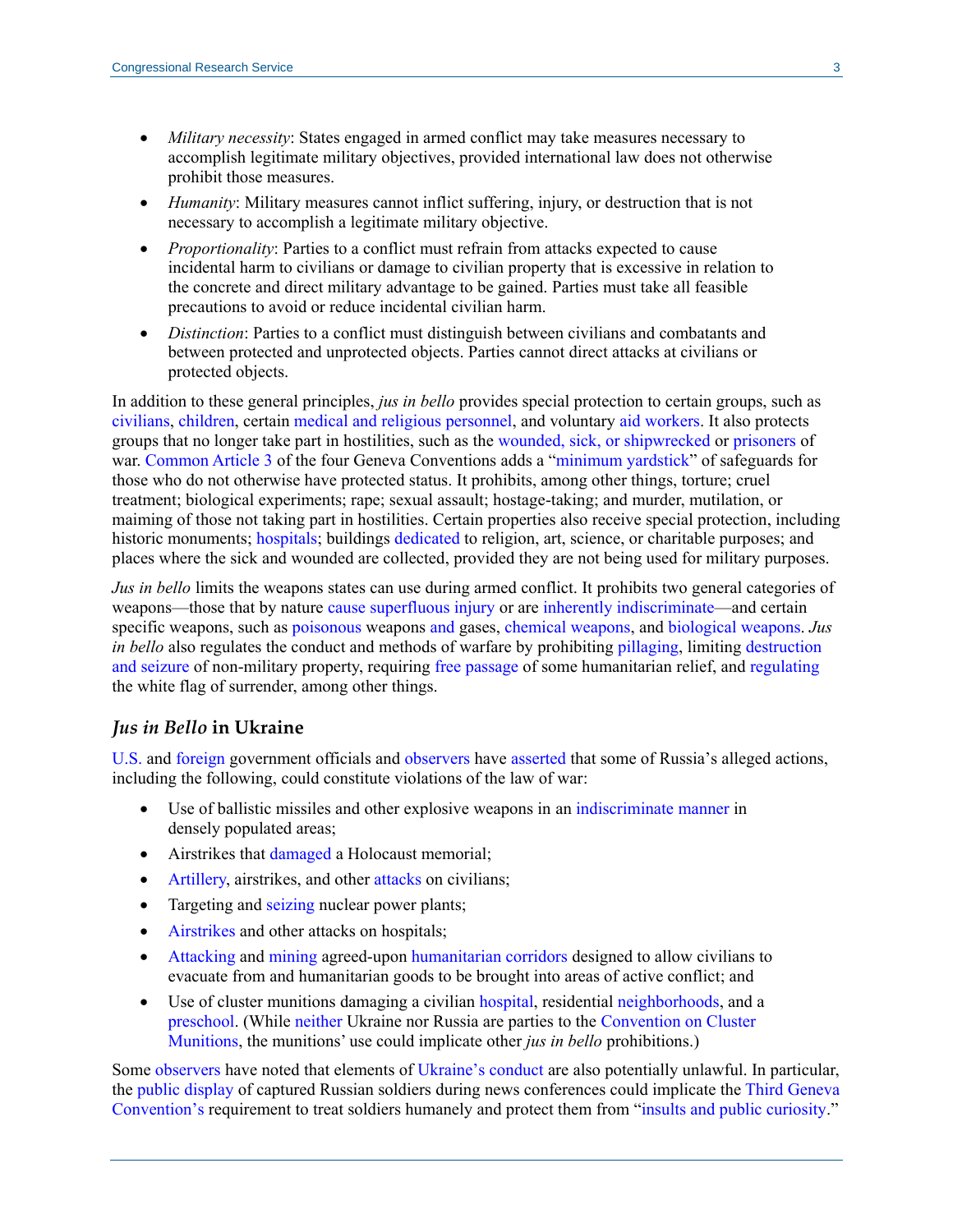Identifying, gathering evidence of, and proving *jus in bello* violations is a highly fact-specific enterprise that requires information of on-the-ground circumstances and decisionmaking. It can be especially [challenging](https://taskandpurpose.com/news/russia-possible-war-crimes-ukraine/) to evaluate whether civilian casualties and strikes on civilian infrastructure were intentional (and therefore unlawful) or incidental and not excessive (and therefore potentially permitted under the principle of proportionately). The International Criminal Court is [collecting evidence](https://www.icc-cpi.int/Pages/item.aspx?name=2022-prosecutor-statement-referrals-ukraine) of possible war crimes and other violations of international law in Ukraine. Media [outlets,](https://www.nytimes.com/2022/03/06/world/europe/ukraine-irpin-civilian-death.html) private [citizens,](https://www.washingtonpost.com/technology/2022/03/01/social-media-ukraine-russia/) and other [non](https://www.bellingcat.com/tag/ukraine/)[government groups](https://www.bellingcat.com/tag/ukraine/) have [amassed](https://time.com/6150884/ukraine-russia-attack-open-source-intelligence/) user-generated videos of Russian military action that could [serve as](https://www.justsecurity.org/80404/the-intl-criminal-courts-ukraine-investigation-a-test-case-for-user-generated-evidence/)  [evidence](https://www.justsecurity.org/80404/the-intl-criminal-courts-ukraine-investigation-a-test-case-for-user-generated-evidence/) of war crimes. Many [hurdles](https://lieber.westpoint.edu/accountability-ukraine-hurdles-prosecuting-war-crimes-aggression/) to international accountability remain, however, and Russia [denies](https://www.reuters.com/markets/asia/top-wrap-1-ukrainians-trapped-besieged-city-fighting-blocks-evacuation-efforts-2022-03-07/) targeting [civilians](https://www.wsj.com/articles/russia-ramps-up-attacks-after-deadly-hit-on-maternity-hospital-11646907696) or violating international law.

#### **Methods for Accountability and Legislative Options**

Identifying avenues of accountability for law of war violations raises complex practical, legal, and jurisdictional questions. As discussed in this [Legal Sidebar,](https://crsreports.congress.gov/product/pdf/LSB/LSB10704) Ukraine is pursuing cases against Russia in the International Court of Justice and other international tribunals, but constraints on jurisdiction and enforcement may limit the cases' practical impact. Some [observers](https://www.chathamhouse.org/events/all/research-event/criminal-tribunal-aggression-ukraine) have [called](https://www.justsecurity.org/80545/u-n-general-assembly-should-recommend-creation-of-crime-of-aggression-tribunal-for-ukraine-nuremberg-is-not-the-model/) for the creation of a new international tribunal with broader jurisdiction to address Russia's actions. [Germany](https://www.google.com/url?sa=t&rct=j&q=&esrc=s&source=web&cd=&cad=rja&uact=8&ved=2ahUKEwilzNvV5rz2AhWrknIEHfweCxEQvOMEKAB6BAgDEAE&url=https%3A%2F%2Fwww.wsj.com%2Flivecoverage%2Frussia-ukraine-latest-news-2022-03-08%2Fcard%2Fgermany-opens-investigation-into-suspected-russian-war-crimes-in-ukraine-bNCphaIWE30f2REH8BCi&usg=AOvVaw3fzwAH2bEll5eVJu36uv3_) and [Poland](https://opiniojuris.org/2022/03/08/de-bunking-the-role-of-international-law-in-the-ukrainian-conflict/) have reportedly opened investigations into whether the invasion is leading to crimes that can be prosecuted under their respective domestic laws. The United States has a war crimes statute [\(18 U.S.C. §2441\)](https://uscode.house.gov/view.xhtml?req=(title:18%20section:2441%20edition:prelim)%20OR%20(granuleid:USC-prelim-title18-section2441)&f=treesort&edition=prelim&num=0&jumpTo=true), but it does not provide universal jurisdiction, and the Department of Justice has not prosecuted or convicted anyone for a war crimes offense under this statute. Some [commentators](https://www.lawfareblog.com/congress-needs-amend-war-crimes-act-1996) have called for Congress to amend this statute to provide broader jurisdiction. [Others](https://www.lawfareblog.com/does-foreign-sovereign-immunity-apply-sanctions-central-banks) have [proposed](https://www.ejiltalk.org/russian-assets-accountability-for-ukraine-and-a-plea-for-short-term-thinking/) amending the [Foreign Sovereign](https://uscode.house.gov/view.xhtml?path=/prelim@title28/part4/chapter97&edition=prelim)  [Immunities Act](https://uscode.house.gov/view.xhtml?path=/prelim@title28/part4/chapter97&edition=prelim) to allow civil lawsuits against Russia and attachment of Russian assets.

At the U.N., [141 countries](https://digitallibrary.un.org/record/3959039?ln=en) voted for General Assembly Resolution ES-11/L.1, which ["deplores"](https://digitallibrary.un.org/record/3958976/files/A_ES-11_L.1-EN.pdf) the invasion as an unlawful use of force, but this resolution is nonbinding. Russia [vetoed](https://research.un.org/en/docs/sc/quick/veto) a different [resolution](https://daccess-ods.un.org/access.nsf/Get?OpenAgent&DS=s/2022/155&Lang=E) at the U.N. Security Council that would have contained a binding ["decision"](https://legal.un.org/repertory/art25.shtml) that Russia must immediately cease using force and unconditionally withdraw from Ukraine. As examined in this [CRS](https://crsreports.congress.gov/product/pdf/IN/IN11876)  [Insight,](https://crsreports.congress.gov/product/pdf/IN/IN11876) U.N. bodies may continue to address aspects of the Russian invasion, and Congress and the executive branch have avenues to influence (but not control) U.N. action.

Congress could consider legislation directing the United States[' Foreign Claims Settlement Commission](https://crsreports.congress.gov/product/pdf/IF/IF11376) to permit claims arising from Russia's invasion and its possible [nationalization](https://www.axios.com/russia-ukraine-war-business-nationalization-890613b5-06ac-450d-8c06-3e54c81e93c5.html) of American-owned property in Russia. Discussed in this [CRS In](https://crsreports.congress.gov/product/pdf/IF/IF11376) Focus, the Foreign Claims Settlement Commission is a [quasi-judicial,](https://www.google.com/url?sa=t&rct=j&q=&esrc=s&source=web&cd=&cad=rja&uact=8&ved=2ahUKEwjj7-qSir32AhWImHIEHZySCOgQFnoECAoQAw&url=https%3A%2F%2Fwww.justice.gov%2Ffcsc%2Fabout-commission&usg=AOvVaw08VLQq5TpTI-9hE-suayv8) independent agency within the Department of Justice that adjudicates claims of U.S. nationals harmed by foreign governments. Its [authority](https://uscode.house.gov/view.xhtml?req=granuleid:USC-1999-title22-section1623&num=0&edition=1999) is limited to [country-specific programs](https://www.justice.gov/fcsc/completed-programs) created through [legislation](https://www.congress.gov/114/plaws/publ328/PLAW-114publ328.pdf#page=2642) or by [referral](https://www.justice.gov/sites/default/files/pages/attachments/2014/10/21/iraq_claims_second_referral_10-7-2014.pdf) from the U.S. Department of State.

U.S., European Union, and allied countries have imposed [sanctions](https://crsreports.congress.gov/product/pdf/IN/IN11869) on Russia in an effort to hold it [accountable](https://home.treasury.gov/news/press-releases/jy0562) for the invasion. Some Members of Congress have advocated for expanding those sanctions. Members have also introduced [legislation](https://www.congress.gov/bill/117th-congress/house-bill/6930/text?r=6&s=1) that would authorize the President to seize and liquidate Russian oligarchs' assets in the United States. The [International Emergency Economic Powers Act](https://uscode.house.gov/view.xhtml?path=/prelim@title50/chapter35&edition=prelim) [\(IEEPPA\)](https://uscode.house.gov/view.xhtml?path=/prelim@title50/chapter35&edition=prelim) allows the President to block transactions and "freeze" assets, but the President's authority to vest (i.e., take title to) those assets is limited to [circumstances](https://crsreports.congress.gov/product/pdf/R/R45618#_Toc45804524) when the United States has been attacked or is engaged in hostilities.